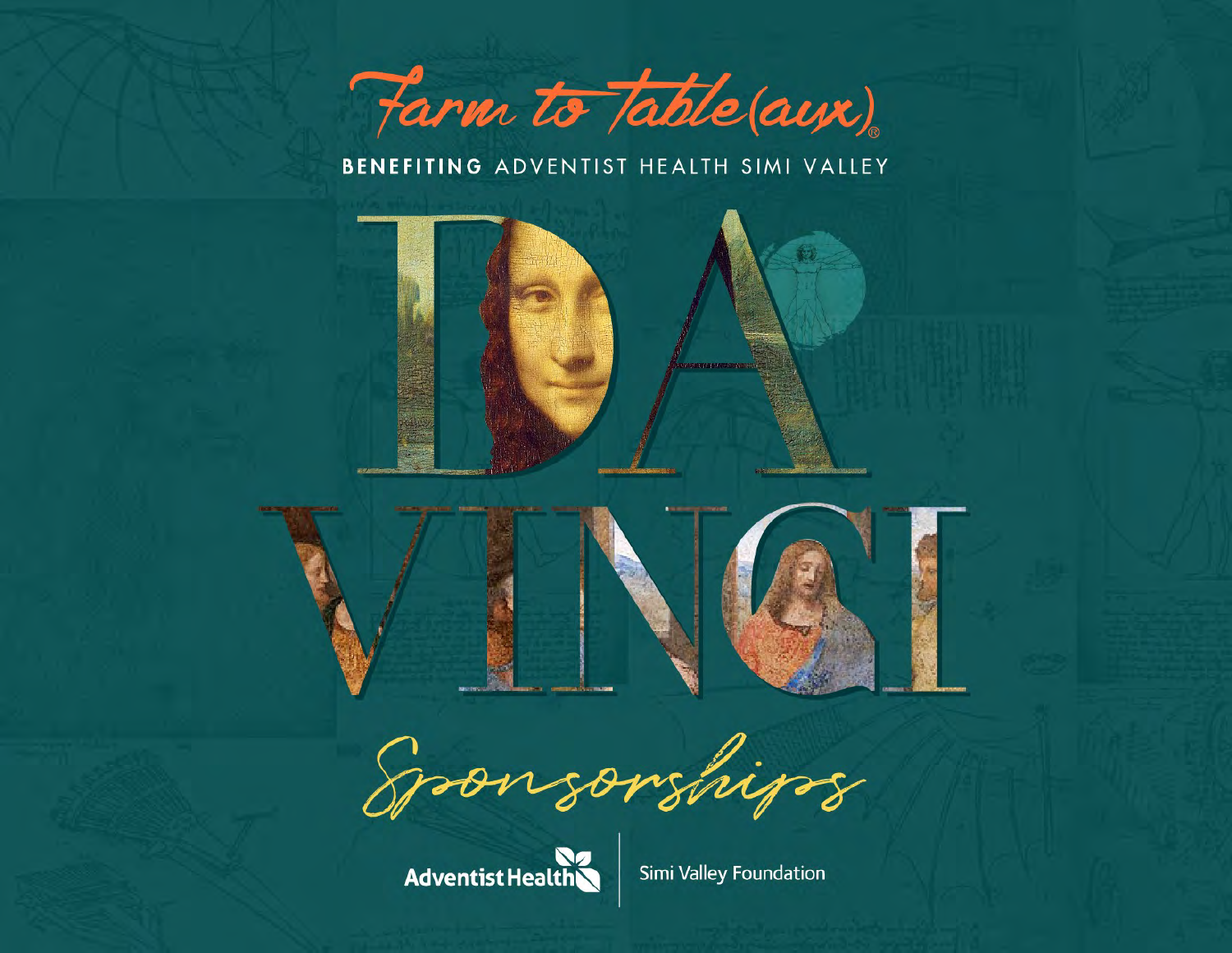# **EXPERIENCE LIVING ART... & A FEAST FOR THE SENSES**

Farm to Table(aux)

2022 THEME: DA VINCI, MEET THE ARTIST

### Thursday, August 25, 2022 • 6 – 10 pm Hummingbird Nest Ranch, Simi Valley

Farm to Table(aux) brings together community-minded, philanthropic art & food lovers to enjoy a feast of fresh and seasonal dishes prepared by local chefs and farmers alongside the imaginative productions and performances of local artists and entertainers.

### EVENT FEATURES

#### Doors open at 6 PM & Program at 7:30

Soiree Social Hour **Entertainment** Hands on experience with Da Vinci Robot Live and Silent Auction Mission Communication Tableaux Vivants (Living Pictures) Mystére Box Raffle

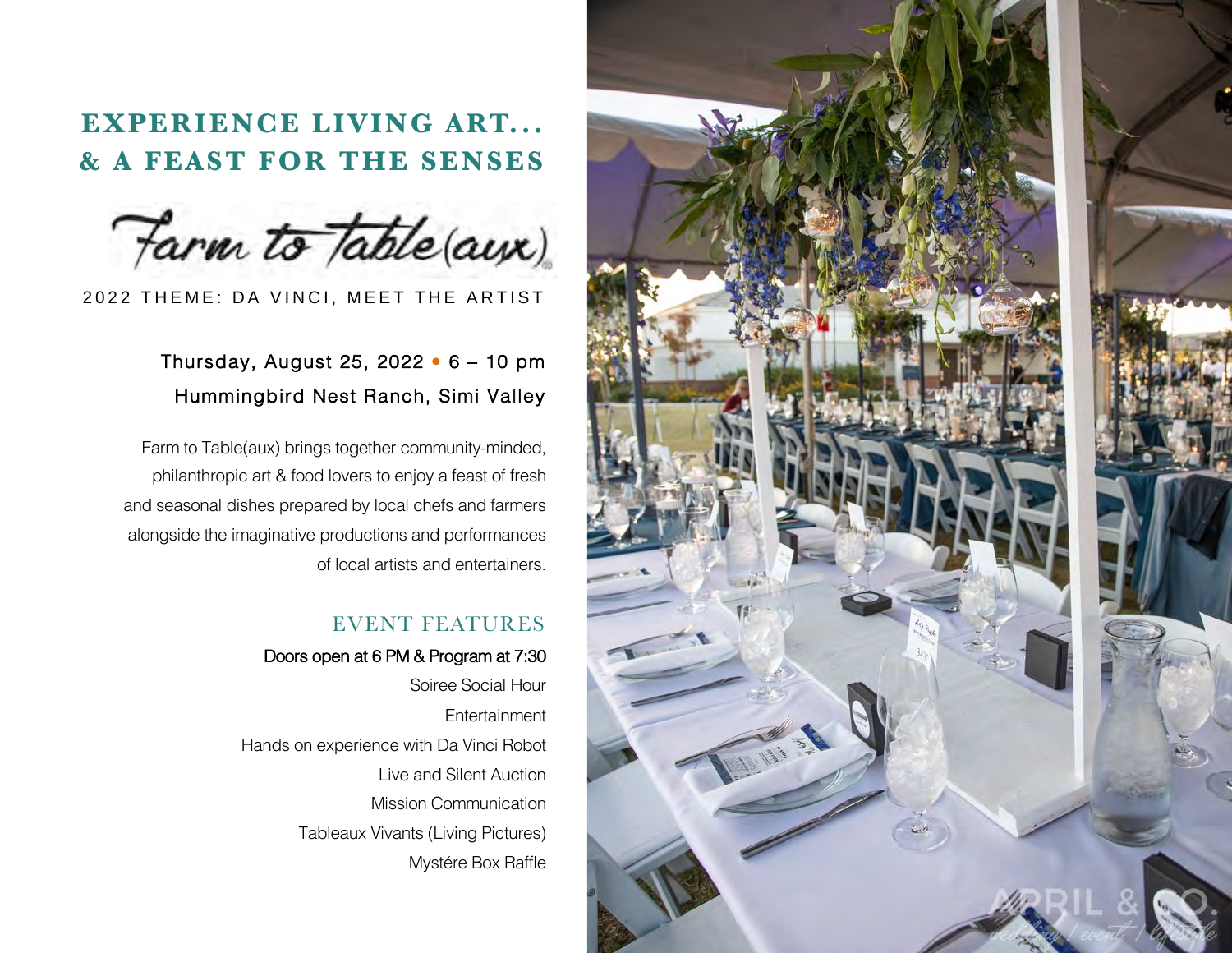



Simi Valley Foundation

# **ABOUT US:**

The Adventist Health Simi Valley Foundation was established in 2001 to support Adventist Health Simi Valley's commitment to provide high quality, comprehensive care to the communities of Ventura County. Specifically, the foundation cultivates charitable gifts to provide the equipment and tools necessary for Adventist Health Simi Valley to care for those who are ill or in need of health care services.

Philanthropic support improves the quality of life for our patients, their families and loved ones while providing the means to respond to the ever-changing health care needs of our communities.

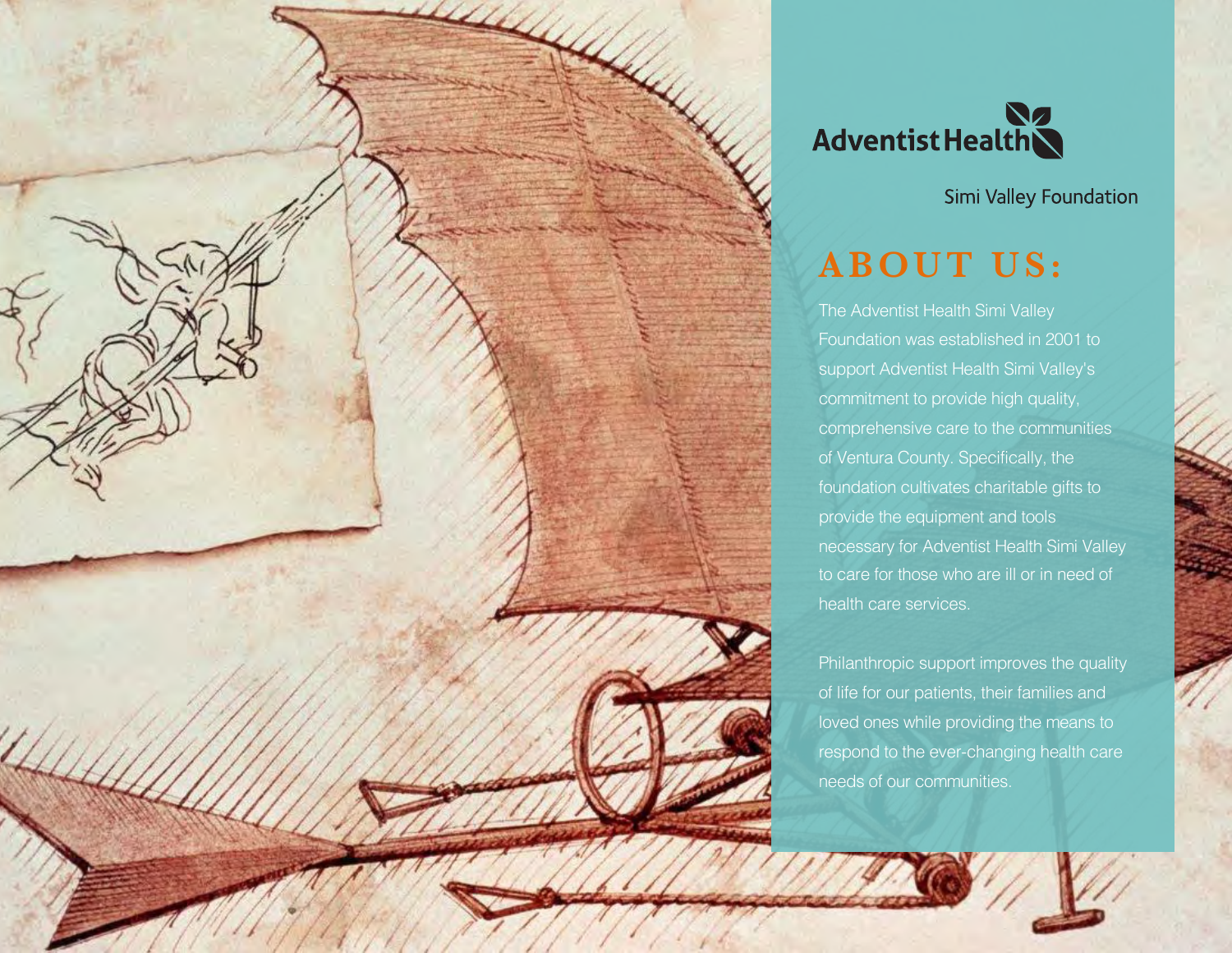

# **\$20,000 EXCLUSIVE PRESENTING SPONSOR**

Save lives with us! We are offering an exclusive sponsorship for the presenting rights to Farm to Table(aux). This includes your name/logo incorporated into the official event logo as well as all collateral, event signage, and decor. Your company name will be associated with everything involving Farm to Table(aux) benefiting Adventist Health Simi Valley. "Farm to Table(aux) Benefiting Adventist Health Simi Valley Presented by "Your Company/Name/Logo Here".

#### **PRESENTING SPONSORSHIP BENEFITS INCLUDE:**

- Welcome remarks from company representative
- Two prominent tables with seating for 16 guests
- Acknowledgement as the exclusive Presenting Sponsor and logo on all print and electronic promotional materials
- § Acknowledgement in all press releases associated with the event, e-newsletters and social media
- Recognition on the Adventist Health Donor Wall
- § On-Stage verbal recognition during the seated meal and prominent signage at the event
- § Full-page advertisement on the inside front cover of the program (artwork provided by sponsor)
- § Opportunity to place a premier item in Swag Bags (event-appropriate items only)
- § First right of refusal for presenting sponsorship of the 2023 event
- And more!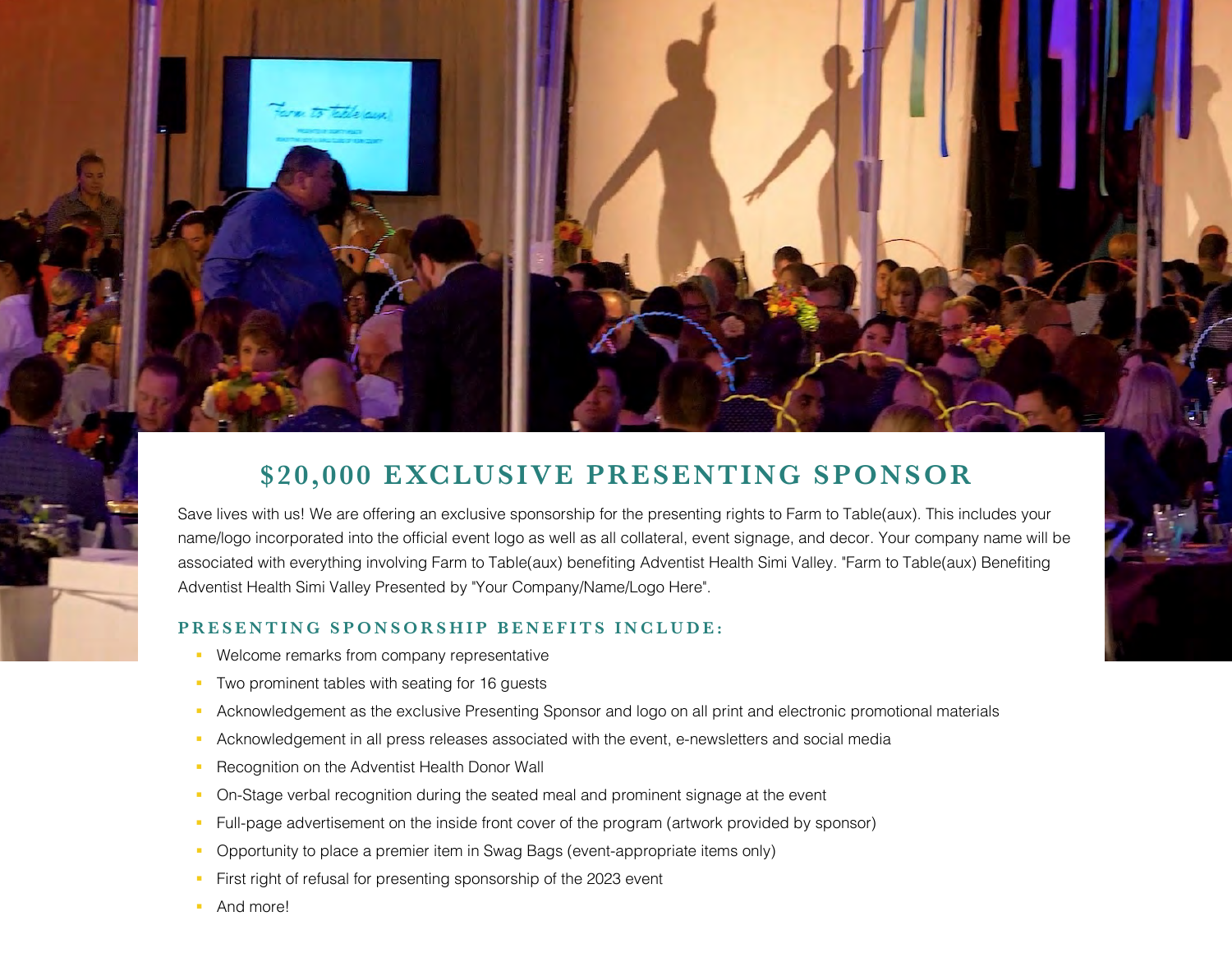

### **\$10,000 GOLD SPONSOR**

- § A \$10,000 investment in Adventist Health Simi Valley
- On-stage verbal recognition during the seated program and prominent signage at the event
- § Opportunity to promote business with product placement at event
- § Opportunity to place a premier item in swag bag (event-appropriate items only)
- Name-inclusion in the event program and on the invitations when secured 30 days prior to event
- Prominent table seating for 8 guests and swag bags
- § Name on Adventist Health Donor Wall
- § One raffle ticket to Mystére Box

### **\$5,000 SILVER SPONSOR**

- § A \$5,000 investment in Adventist Health Simi Valley
- Opportunity to promote business with product placement at event Opportunity to place a premier item in Swag Bag (event-appropriate items only)
- Name-inclusion in the event program and on the invitations when secured 30 days prior to event
- Prominent table seating for 4 guests and swag bags
- § Name on Adventist Health Donor Wall
- § One raffle ticket to Mystére Box

### **\$2,500 BRONZE SPONSOR**

- § A \$2,500 investment in Adventist Health Simi Valley
- Opportunity to promote business with product placement at event
- § Opportunity to place a premier item in Swag Bag (event-appropriate items only)
- Name inclusion in the event program and on the invitations when secured 30 days prior to event
- § Prominent table seating for 4 guests and swag bags
- § Name on Adventist Health Donor Wall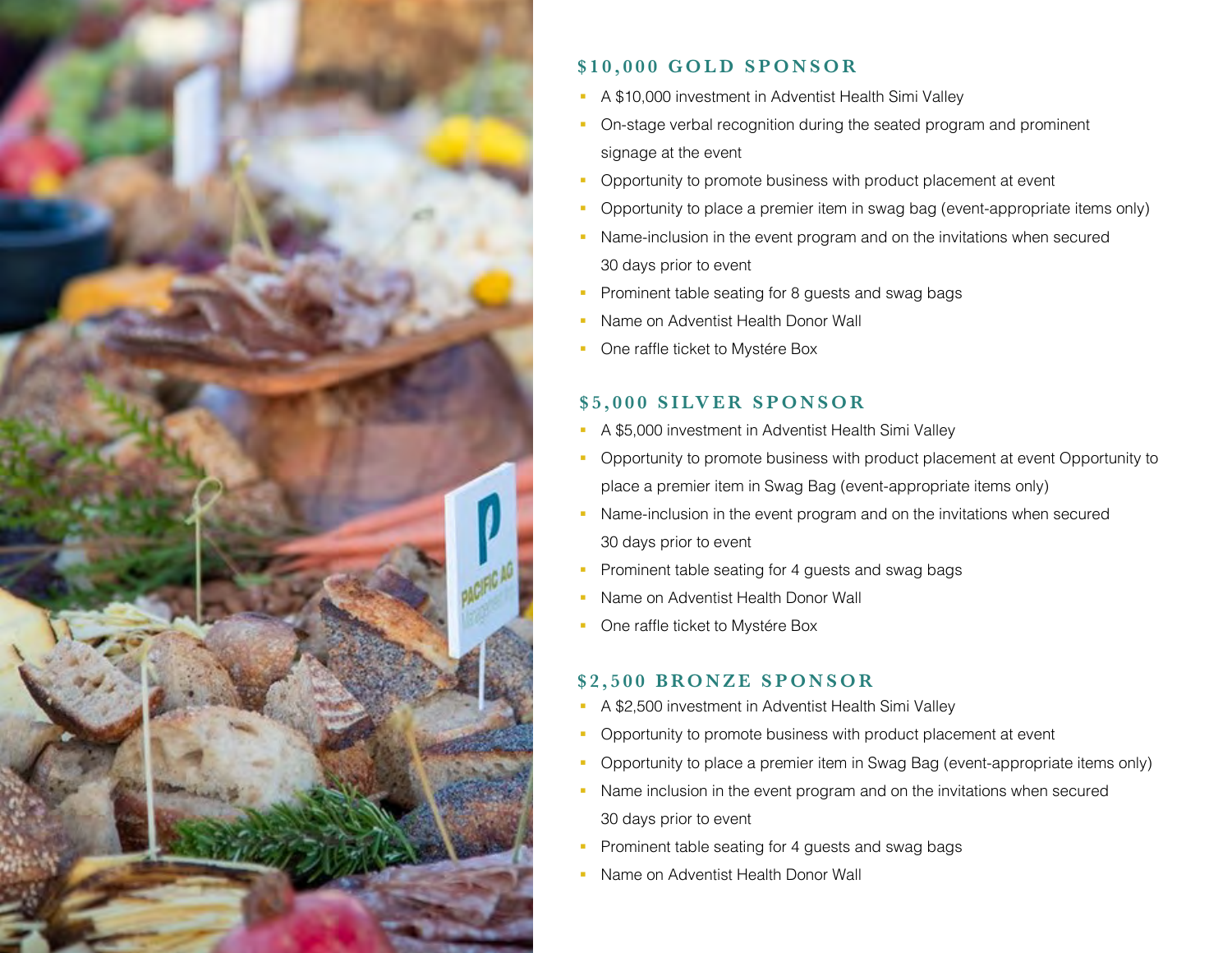

## **MENU OF ADDITIONAL OPPORTUNITIES**

- □ Tableaux Vivant \$5,000 (4 available) Soar into the world of art! All eyes are on the tableaux vivant pieces during the event. **Benefits Include:** Your logo next to the tableaux and recognition in the printed program + 4 individual tickets
- $\Box$  Printed Glass \$2,500 *(1 available)* Each guest receives a souvenir stemless wine glass that can be used for wine or artisan cocktails at the event. This glass gives the perfect opportunity for you to leave an impression as guests sip throughout the night and as they relive memories from this magical day. **Benefits Include:** Logo on wine glasses + 2 individual tickets.
- □ Stage Crew \$2,500 (1 available) 15+ "Stage Crew" volunteers working the room and engaging more than 300 guests. These community members offer a great opportunity to showcase your brand and will be the hit of the event. **Benefits** Include: Your logo and branding exposure on the "Stage Crew" T-shirts + 2 individual tickets, and one "Stage Crew" member.
- □ Mystère Box Raffle \$2,500 *(1 available)* 100 tickets for sale, and only 1 will unlock the mystery. What's in the box? All will be revealed the day of the event. Your brand will be featured as the Mystère Box sponsor. **Benefits Include:** Logo on all raffle materials + 2 individual tickets.
- □ Lagniappe \$2,500 (1 available) All 300+ attendees receive swag bags, giving the guest a little something extra. Branded logo and company recognition will be incorporated onto the bag selected. Benefits Include: Your logo on one side of a highquality tote bag  $+ 2$  individual tickets.
- $\Box$  Valet \$1,500 *(1 available)* Send them home with one last message about your company and our charity's mission, printed on a hanging tag that dangles from the rearview mirror. The custom tag includes your logo plus a phrase like "XXX is happy to help Adventist Health Simi Valley achieve their mission." **Benefits Include:** Name recognition program + 1 individual ticket.
- $\Box$  Fountain of Youth Non-Alcoholic Beverage \$1,500 (1 available) Help our fabulous attendees hydrate at the Fountain of Youth water station. Elegant signage and your logo on bottled waters. **Benefits Include:** Elegant signage and your logo on bottled waters + 1 individual ticket.
- $\Box$  Attached Glass Coaster \$1,500 (1 available) Have your logo and a phrase attached to the bottom of each guests' glass. The glued coaster will make for a colorful addition to each sip throughout the night & can be printed on both sides, giving you even more space to make an impression. **Benefits Include:** Your logo on glass tag + 2 individual tickets.